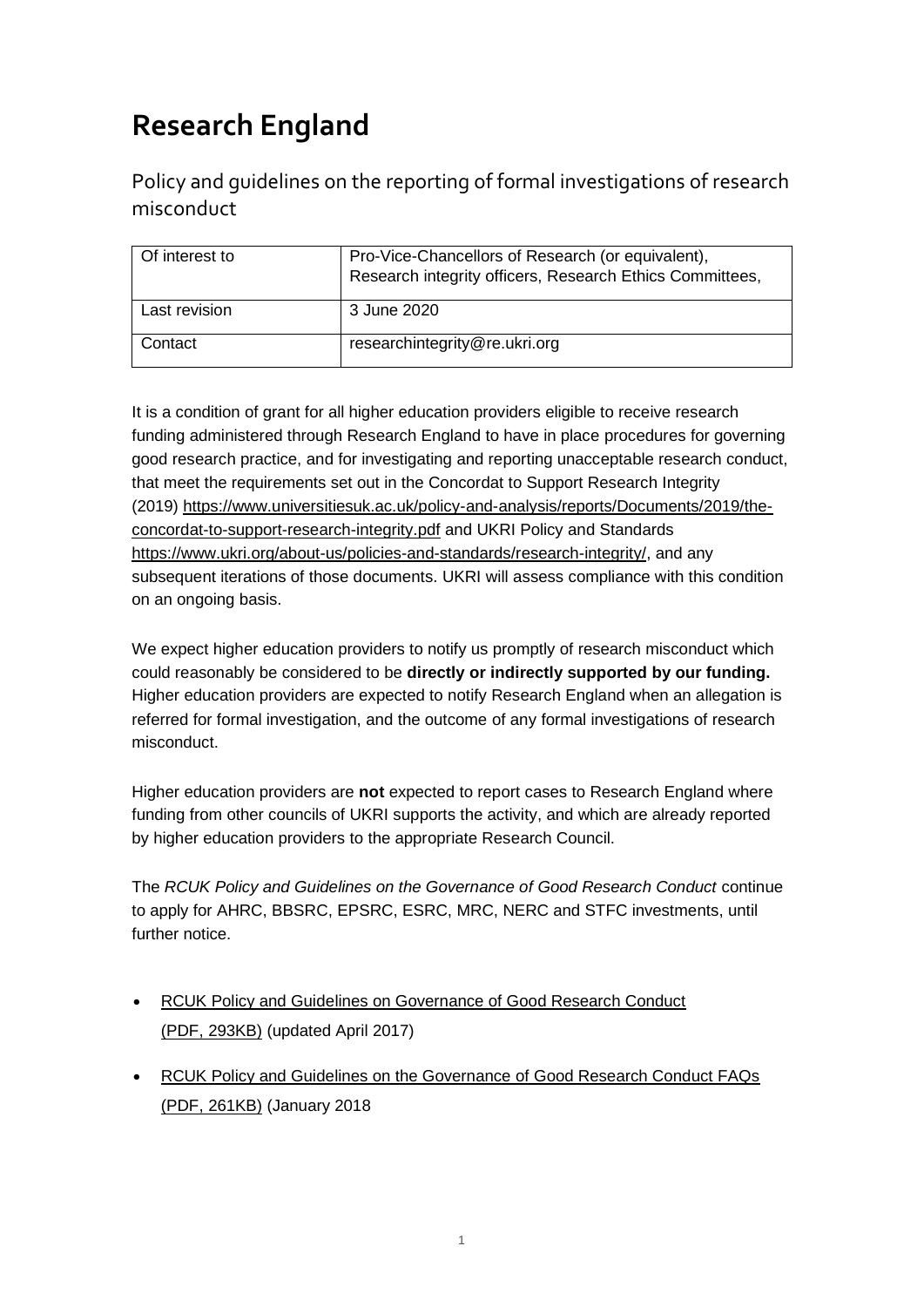#### **Questions**

### **Q1. To whom in Research England should a higher education provider report research misconduct?**

A1. The issue should be reported to [researchintegrity@re.ukri.org.](mailto:researchintegrity@re.ukri.org)

#### **Q2. When should a higher education provider report a case of research misconduct to Research England?**

A2. Higher education providers are expected to notify Research England when an allegation is referred for formal investigation, and the outcome of any formal investigations of research misconduct. Research England do not need to be informed of any potential cases of misconduct

We do **not** require reporting at the stage known variously but not exclusively as the 'preliminary' or 'screening' stage, i.e. when a reasonable case could be argued that research misconduct may have occurred and when the decision is made internally to undertake an informal inquiry..

## **Q3. The terms and conditions states that Research England must be notified of research misconduct that could reasonably be considered to be directly or indirectly supported by our funding. What does this mean?**

A3. Quality-related research (QR) funding unpins research activities carried out by higher education providers. Therefore, we would expect to be notified of all allegations of misconduct that have been referred for formal investigations, unless:

- funding from other councils of UKRI supports the activity, in which case the higher education provider would need to report to the appropriate council
- The higher education provider can evidence that the activity is not supported, directly or indirectly, by our funding.

#### **Q4. What information is needed by Research England when reporting an instance of research misconduct?**

A4. We wish to align our reporting practices with the other constituent bodies of UKRI as far as it is possible. Therefore, the minimum information needed is:

- the nature of the allegation (e.g. fabrication, falsification, etc. See question 8 below);
- the disciplinary area in which the alleges research misconduct has taken place;
- the time during which the alleged research misconduct took place;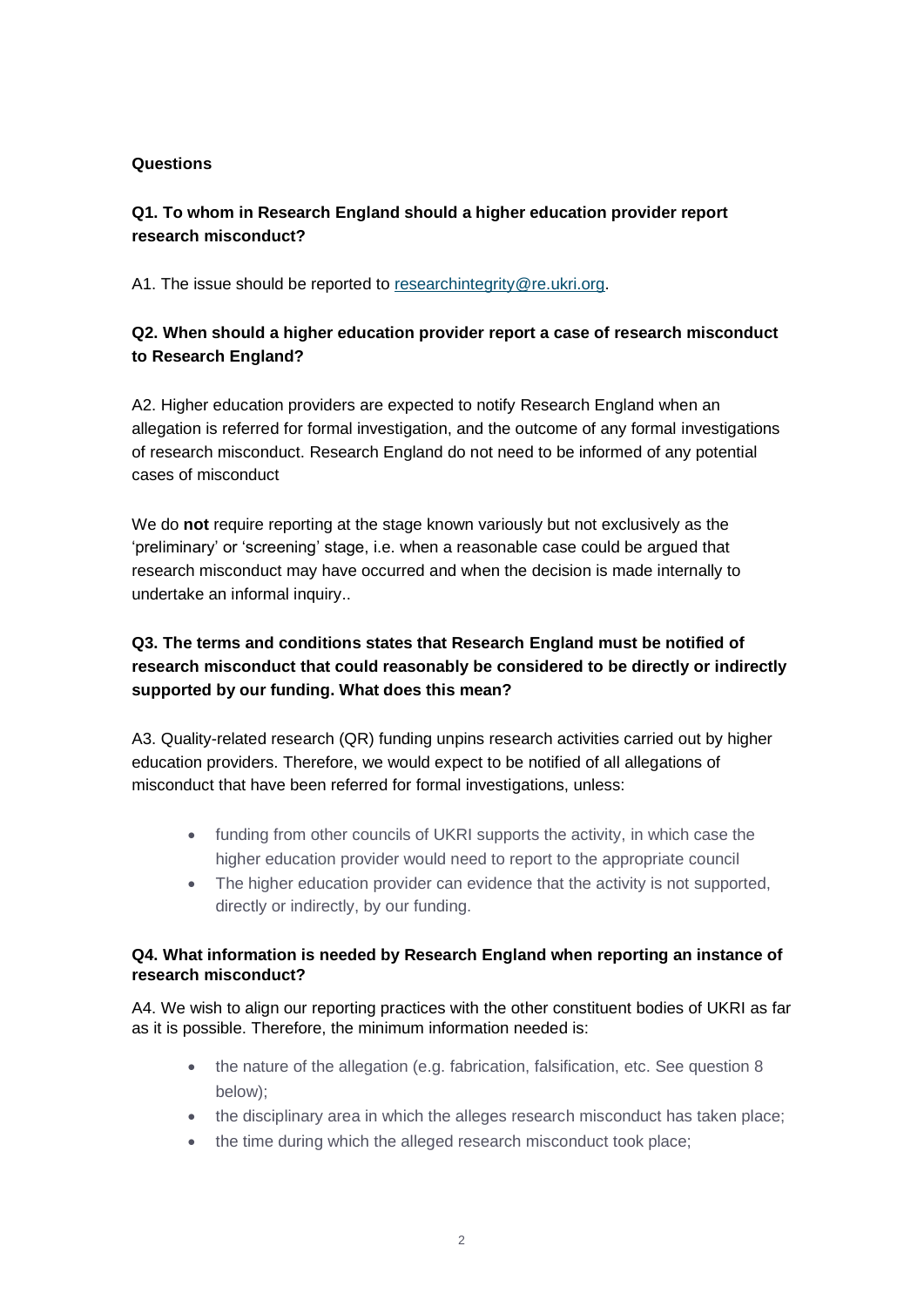- whether the individual is an applicant on any funding applications currently under consideration by Research England;
- whether the individual is a member of any Research England advisory panel or body;
- information on any action taken by the university to mitigate or manage risk (e.g. if the individual(s) against whom the allegation was made have been suspended).

We do not normally need to know the name of individual(s) (the respondent), but where cases are deemed by the provider to be serious, we may require this additional information. In instances of uncertainty, the higher education provider should contact Research England [researchintegrity@re.ukri.org.](mailto:researchintegrity@re.ukri.org)

#### **Q5. What action will Research England take if informed of an investigation?**

A5. The information is used by Research England primarily to allow us to track individual cases and provide the reassurance that we need about the integrity of the research that we fund, and to safeguard the proper use of public funds. Our default position is not to take responding action during the higher education provider's investigation, but to await the conclusion of local due process.

On being notified of an allegation, Research England will undertake assessment internally on our risk exposure regarding research, funding and reputation, in order to confirm that Research England's default position is within tolerable limits. However, we cannot be prescriptive about such tolerance limits, as each case is considered on its own merit. Accordingly, we expect to be provided with identifiable information where any case has the potential for very serious implications for Research England or there is an obvious need to take action. We will make the higher education provider aware of this and discuss any actions with them in advance.

## **Q6. Who within Research England has access to the information, other than the named point of contact, and is it ever shared with of the other constituent bodies of UKRI or other organisations?**

A6. Research England follows previously established UKRI information sharing practices, whereby information may be shared confidentially, through normal management arrangements, including across senior management. Information on currently logged cases is shared in confidence, with individual identities redacted where provided, between councils in UKRI, as well as with UKRI Funding Assurance Programme leads. This central log is shared among the UKRI designed contacts with the aim of: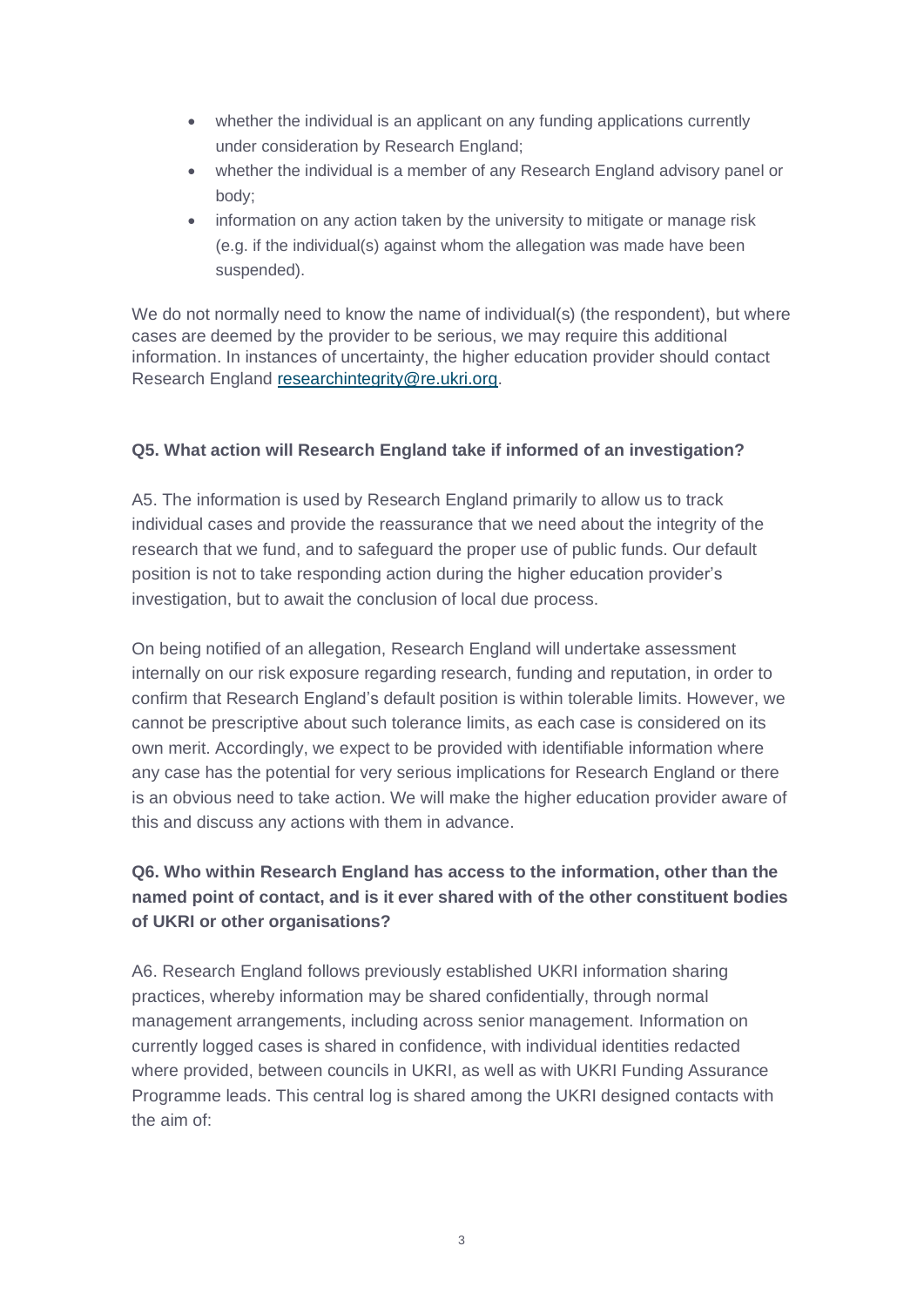· providing a basis for councils' policy leads to learn from each other to ensure consistent policy implementation;

- identifying possible duplicate entries;
- enabling strategic policy oversight and identifying any trends of potential concern;
- informing UKRI Funding Assurance audits of Research Organisations.

A central log also helps us answer Parliamentary Questions and Freedom of Information requests about the number and type of misconduct cases. We may also refer to some of this information in UKRI's Narrative Statements (Commitment 5 of the UUK Research Integrity Concordat). We will never publish the name of an individual or of a higher education provider in relation to specific cases without consulting the HEP.

When required, we may also share information with the Research Integrity Committee.

This approach is consistent with the existing [RCUK Policy and Guidelines on the](https://www.ukri.org/wp-content/uploads/2020/10/UKRI-020920-RCUKPolicyGuidelinesGovernanceOfGoodResearchConduct.pdf)  [Governance of Good Research Conduct.](https://www.ukri.org/wp-content/uploads/2020/10/UKRI-020920-RCUKPolicyGuidelinesGovernanceOfGoodResearchConduct.pdf)

## **Q7. How will Research England protect information provided by the higher education provider, including that which may identify individuals?**

A7. We recognise that an allegation of research misconduct has the potential to do serious and lasting damage to the reputation of a researcher. Data regarding allegations are therefore stored and processed appropriately, confidentially, securely and sensitively, and retained and/or released only where there is a legitimate reason for doing so. The higher education provider/s concerned will be advised if any data are to be released beyond UKRI.

All information provided pertaining to a misconduct allegation is recorded by Research England to provide an audit trail. Each allegation is given a unique (e.g. alphanumeric) identifier. The information is recorded on a local log, which is maintained securely and confidentially.

Information on individual cases is retained in line with [UKRI's records management policy.](https://www.ukri.org/files/termsconditions/ukri-records-management-policy-pdf/)

Research England takes its obligation under the Data Protection Act and the General Data Protection Regulation (GDPR) very seriously and adheres to all legal requirements accordingly under data protection legislation.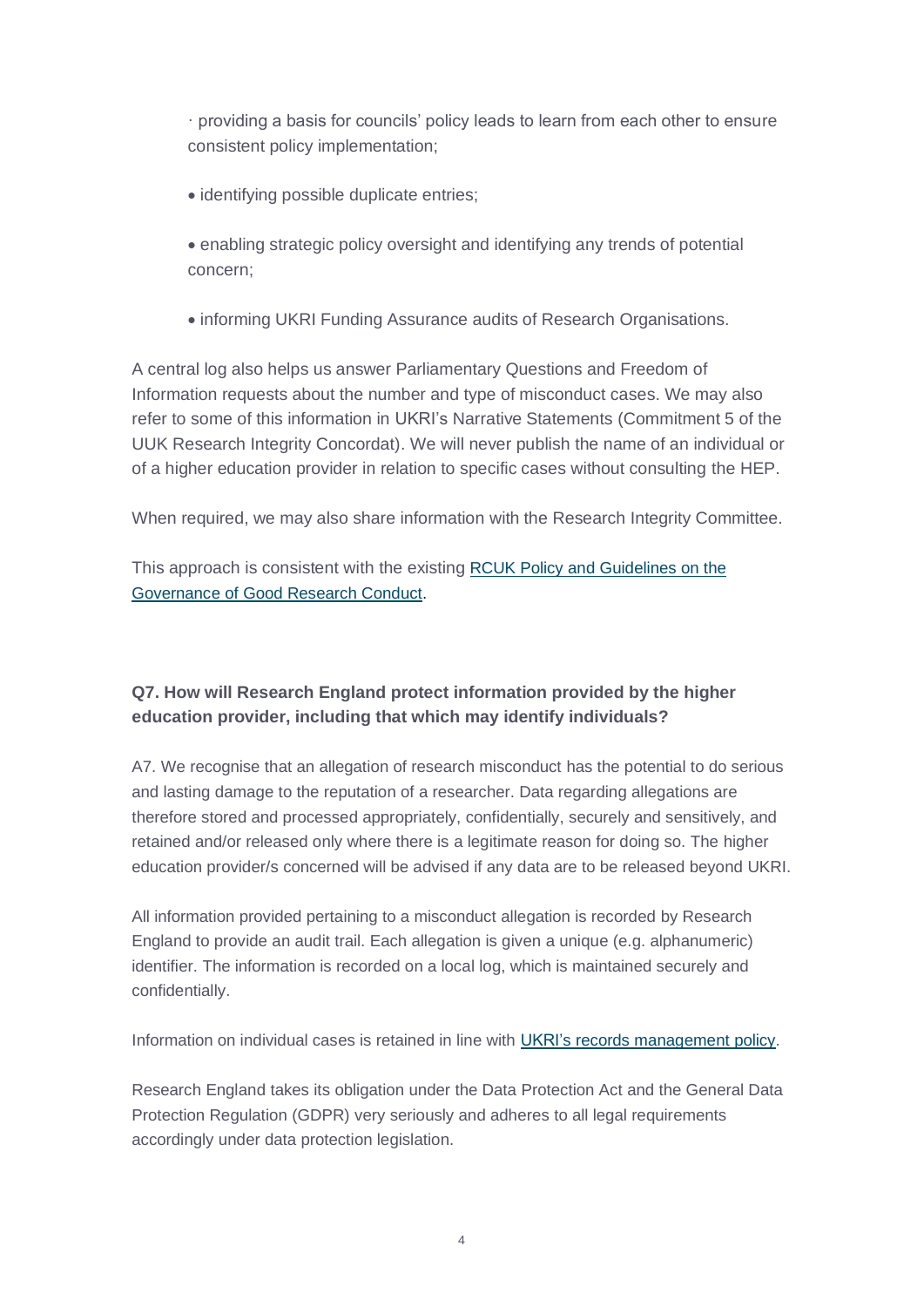#### **Q8. What constitutes as research misconduct?**

The spectrum of inappropriate behaviour is wide, ranging from minor misdemeanours which may happen occasionally and inadvertently, to significant acts of misappropriation or fabrication. Poor research practices, such as weak procedures, inadequate documentation of procedures, or inadequate record-keeping, might only require further training or development rather than formal disciplinary action, and are normally a matter solely for the employer. This document, which is aligned with *RCUK's Policy and Guidelines on Governance of Good Research Conduct*, therefore concentrates on entirely unacceptable types of research conduct. Individuals involved in research must not commit any of the acts of research misconduct specified here. Unacceptable conduct includes each of the following:

- **Fabrication** This comprises the creation of false data or other aspects of research, including documentation and participant consent. Falsification This comprises the inappropriate manipulation and/or selection of data, imagery and/or consents.
- **Plagiarism** This comprises the misappropriation or use of others' ideas, intellectual property or work (written or otherwise), without acknowledgement or permission.
- **Misrepresentation**, including:
	- o Misrepresentation of data, for example suppression of relevant findings and/or data, or knowingly, recklessly or by gross negligence, presenting a flawed interpretation of data
	- o Undisclosed duplication of publication, including undisclosed duplicate submission of manuscripts for publication
	- o Misrepresentation of interests, including failure to declare material interests either of the researcher or of the funders of the research
	- o Misrepresentation of qualifications and/or experience, including claiming or implying qualifications or experience which are not held
	- o Misrepresentation of involvement, such as inappropriate claims to authorship and/or attribution of work where there has been no significant contribution, or the denial of authorship where an author has made a significant contribution
- **Breach of duty of care**, whether deliberately, recklessly or by gross negligence:
	- o Disclosing improperly the identity of individuals or groups involved in research without their consent, or other breach of confidentiality;
	- o Placing any of those involved in research in danger, whether as subjects, participants or associated individuals, without their prior consent, and without appropriate safeguards even with consent; this includes reputational danger where that can be anticipated